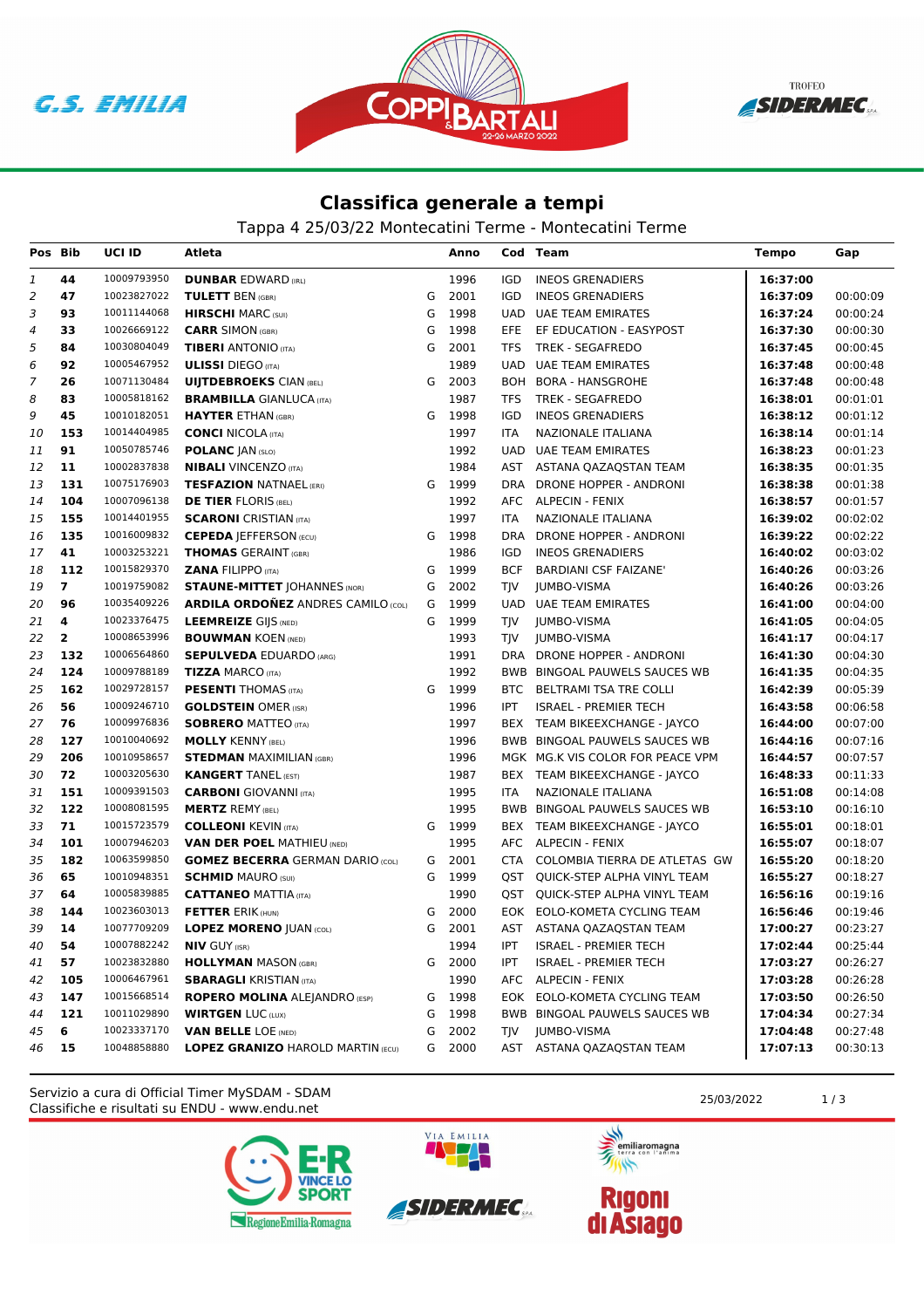





## **Classifica generale a tempi**

Tappa 4 25/03/22 Montecatini Terme - Montecatini Terme

| Pos Bib |     | UCI ID      | Atleta                                    |   | Anno   |            | Cod Team                          | <b>Tempo</b> | Gap      |
|---------|-----|-------------|-------------------------------------------|---|--------|------------|-----------------------------------|--------------|----------|
| 47      | 177 | 10009700889 | <b>GAROSIO ANDREA (ITA)</b>               |   | 1993   | BIE        | <b>BIESSE CARRERA</b>             | 17:09:44     | 00:32:44 |
| 48      | 74  | 10008695729 | <b>SMITH DION (NZL)</b>                   |   | 1993   |            | BEX TEAM BIKEEXCHANGE - JAYCO     | 17:10:01     | 00:33:01 |
| 49      | 85  | 10004433789 | <b>GALLOPIN TONY (FRA)</b>                |   | 1988   | TFS        | TREK - SEGAFREDO                  | 17:10:01     | 00:33:01 |
| 50      | 152 | 10010166186 | <b>FEDELI ALESSANDRO (ITA)</b>            |   | 1996   | ITA        | NAZIONALE ITALIANA                | 17:11:10     | 00:34:10 |
| 51      | 46  | 10005587887 | <b>PUCCIO</b> SALVATORE (ITA)             |   | 1989   | <b>IGD</b> | <b>INEOS GRENADIERS</b>           | 17:15:44     | 00:38:44 |
| 52      | 35  | 10011237634 | <b>SHAW JAMES (GBR)</b>                   |   | 1996   | EFE.       | EF EDUCATION - EASYPOST           | 17:16:37     | 00:39:37 |
| 53      | 22  | 10036124396 | <b>WANDAHL FREDERIK (DEN)</b>             | G | 2001   | BOH        | BORA - HANSGROHE                  | 17:16:57     | 00:39:57 |
| 54      | 143 | 10038165642 | <b>GARCIA GONZALEZ SERGIO (ESP)</b>       | G | 1999   |            | EOK EOLO-KOMETA CYCLING TEAM      | 17:17:26     | 00:40:26 |
| 55      | 102 | 10007291754 | <b>RIESEBEEK OSCAR (NED)</b>              |   | 1992   |            | AFC ALPECIN - FENIX               | 17:17:59     | 00:40:59 |
| 56      | 117 | 10016283250 | <b>SANTAROMITA VILLA ALESSANDRO (ITA)</b> | G | 1999   | <b>BCF</b> | <b>BARDIANI CSF FAIZANE'</b>      | 17:19:17     | 00:42:17 |
| 57      | 171 | 10029787367 | <b>CIUCCARELLI RICCARDO (ITA)</b>         | G | 2000   | BIE        | <b>BIESSE CARRERA</b>             | 17:20:55     | 00:43:55 |
| 58      | 5   | 10022761032 | <b>VAN DIJKE MICK (NED)</b>               | G | 2000   | TIV        | <b>JUMBO-VISMA</b>                | 17:22:06     | 00:45:06 |
| 59      | 73  | 10004595558 | <b>MEYER CAMERON (AUS)</b>                |   | 1988   |            | BEX TEAM BIKEEXCHANGE - JAYCO     | 17:22:06     | 00:45:06 |
| 60      | 77  | 10009812239 | <b>MAAS JAN (NED)</b>                     |   | 1996   |            | BEX TEAM BIKEEXCHANGE - JAYCO     | 17:23:24     | 00:46:24 |
| 61      | 62  | 10009971378 | <b>CAVAGNA RÉMI (FRA)</b>                 |   | 1995   | QST        | QUICK-STEP ALPHA VINYL TEAM       | 17:24:48     | 00:47:48 |
| 62      | 175 | 10015920007 | <b>BELLERI MICHAEL (ITA)</b>              | G | 1999   | BIE        | <b>BIESSE CARRERA</b>             | 17:24:57     | 00:47:57 |
| 63      | 161 | 10030311066 | <b>PIRAS ANDREA</b> (ITA)                 | G | 2002   |            | BTC BELTRAMI TSA TRE COLLI        | 17:27:36     | 00:50:36 |
| 64      | 183 | 10064783250 | <b>PINZON VILLALBA EDGAR ANDRES (COL)</b> | G | 2001   | CTA        | COLOMBIA TIERRA DE ATLETAS GW     | 17:27:48     | 00:50:48 |
| 65      | 154 | 10005397224 | <b>CANOLA MARCO (ITA)</b>                 |   | 1988   | ITA        | NAZIONALE ITALIANA                | 17:27:48     | 00:50:48 |
| 66      | 25  | 10010966236 | <b>GAMPER PATRICK (AUT)</b>               |   | 1997   |            | BOH BORA - HANSGROHE              | 17:28:09     | 00:51:09 |
| 67      | 197 | 10014968191 | <b>MONACO ALESSANDRO (ITA)</b>            | G | 1998   | GTS        | GIOTTI VICTORIA - SAVINI DUE      | 17:28:42     | 00:51:42 |
| 68      | 187 | 10068247968 | <b>RICO LEMUS CRISTIAN DAVID (COL)</b>    | G | 2001   | <b>CTA</b> | COLOMBIA TIERRA DE ATLETAS GW     | 17:28:42     | 00:51:42 |
| 69      | 142 | 10015389234 | <b>RIVI SAMUELE (ITA)</b>                 | G | 1998   |            | EOK EOLO-KOMETA CYCLING TEAM      | 17:30:20     | 00:53:20 |
| 70      | 207 | 10023491663 | <b>CAROLLO</b> FRANCESCO (ITA)            | G | 2000   |            | MGK MG.K VIS COLOR FOR PEACE VPM  | 17:31:10     | 00:54:10 |
| 71      | 114 | 10015920714 | <b>EL GOUZI OMAR (ITA)</b>                | G | 1999   | BCF        | <b>BARDIANI CSF FAIZANE'</b>      | 17:31:10     | 00:54:10 |
| 72      | 236 | 10014405490 | <b>LUCCA RICCARDO (ITA)</b>               |   | 1997   |            | IWM WORK SERVICE - VITALCARE -    | 17:31:10     | 00:54:10 |
| 73      | 31  | 10008663090 | <b>BETTIOL ALBERTO (ITA)</b>              |   | 1993   | EFE.       | EF EDUCATION - EASYPOST           | 17:31:43     | 00:54:43 |
| 74      | 12  | 10009392210 | <b>NIBALI</b> ANTONIO (ITA)               |   | 1992   | AST        | ASTANA QAZAQSTAN TEAM             | 17:31:53     | 00:54:53 |
| 75      | 202 | 10019372601 | <b>DOUBLE PAUL (GBR)</b>                  |   | 1996   |            | MGK MG.K VIS COLOR FOR PEACE VPM  | 17:34:14     | 00:57:14 |
| 76      | 137 | 10005658114 | <b>ZARDINI EDOARDO (ITA)</b>              |   | 1989   |            | DRA DRONE HOPPER - ANDRONI        | 17:34:23     | 00:57:23 |
| 77      | 82  | 10007518894 | <b>PELLAUD SIMON (SUI)</b>                |   | 1992   | <b>TFS</b> | <b>TREK - SEGAFREDO</b>           | 17:34:23     | 00:57:23 |
| 78      | 107 | 10016485839 | <b>VAN DEN BOSSCHE FABIO (BEL)</b>        | G | 2000   |            | AFC ALPECIN - FENIX               | 17:35:19     | 00:58:19 |
| 79      | 61  | 10007523241 | <b>ČERNÝ JOSEF</b> (CZE)                  |   | 1993   | QST        | QUICK-STEP ALPHA VINYL TEAM       | 17:35:41     | 00:58:41 |
| 80      | 125 | 10015678719 | <b>MEENS JOHAN (BEL)</b>                  | G | 1999   |            | BWB BINGOAL PAUWELS SAUCES WB     | 17:36:21     | 00:59:21 |
| 81      | 156 | 10029878408 | <b>PETRELLI</b> GABRIELE (ITA)            | G | 2000   | ITA        | NAZIONALE ITALIANA                | 17:36:52     | 00:59:52 |
| 82      | 231 | 10030344715 | <b>BORTOLUZZI</b> GIOVANNI (ITA)          | G | 2002   | IWM        | <b>WORK SERVICE - VITALCARE -</b> | 17:36:52     | 00:59:52 |
| 83      | 42  | 10005776231 | <b>WURF CAMERON (AUS)</b>                 |   | 1983   | IGD        | <b>INEOS GRENADIERS</b>           | 17:37:08     | 01:00:08 |
| 84      | 32  | 10009817188 | <b>VAN DEN BERG JULIUS (NED)</b>          |   | 1996   | EFE.       | EF EDUCATION - EASYPOST           | 17:37:08     | 01:00:08 |
| 85      | 53  | 10006060056 | <b>HOLLENSTEIN RETO (SUI)</b>             |   | 1985   | IPT        | <b>ISRAEL - PREMIER TECH</b>      | 17:37:46     | 01:00:46 |
| 86      | 233 | 10014478343 | <b>COLOMBO RAUL (ITA)</b>                 |   | 1996   |            | IWM WORK SERVICE - VITALCARE -    | 17:37:46     | 01:00:46 |
| 87      | 133 | 10005390958 | <b>BISOLTI ALESSANDRO (ITA)</b>           |   | 1985   |            | DRA DRONE HOPPER - ANDRONI        | 17:37:46     | 01:00:46 |
| 88      | 63  | 10009966530 | <b>KNOX JAMES (GBR)</b>                   |   | 1995   | QST        | QUICK-STEP ALPHA VINYL TEAM       | 17:37:46     | 01:00:46 |
| 89      | 43  | 10010087778 | <b>DE PLUS LAURENS (BEL)</b>              |   | 1995   | IGD        | <b>INEOS GRENADIERS</b>           | 17:37:46     | 01:00:46 |
| 90      | 113 | 10029928928 | <b>TOLIO ALEX (ITA)</b>                   | G | 2000   | BCF        | <b>BARDIANI CSF FAIZANE'</b>      | 17:39:32     | 01:02:32 |
| 91      | 201 | 10010128905 | <b>WRIGHT PAUL (NZL)</b>                  | G | 1998   |            | MGK MG.K VIS COLOR FOR PEACE VPM  | 17:39:40     | 01:02:40 |
| 92      | 146 | 10011188124 | <b>MARTIN ROMERO DAVID (ESP)</b>          |   | G 1999 |            | EOK EOLO-KOMETA CYCLING TEAM      | 17:40:57     | 01:03:57 |

Classifiche e risultati su ENDU - www.endu.net Servizio a cura di Official Timer MySDAM - SDAM 25/03/2022 2 / 3





VIA EMILIA



**Rigoni<br>di Asiago**